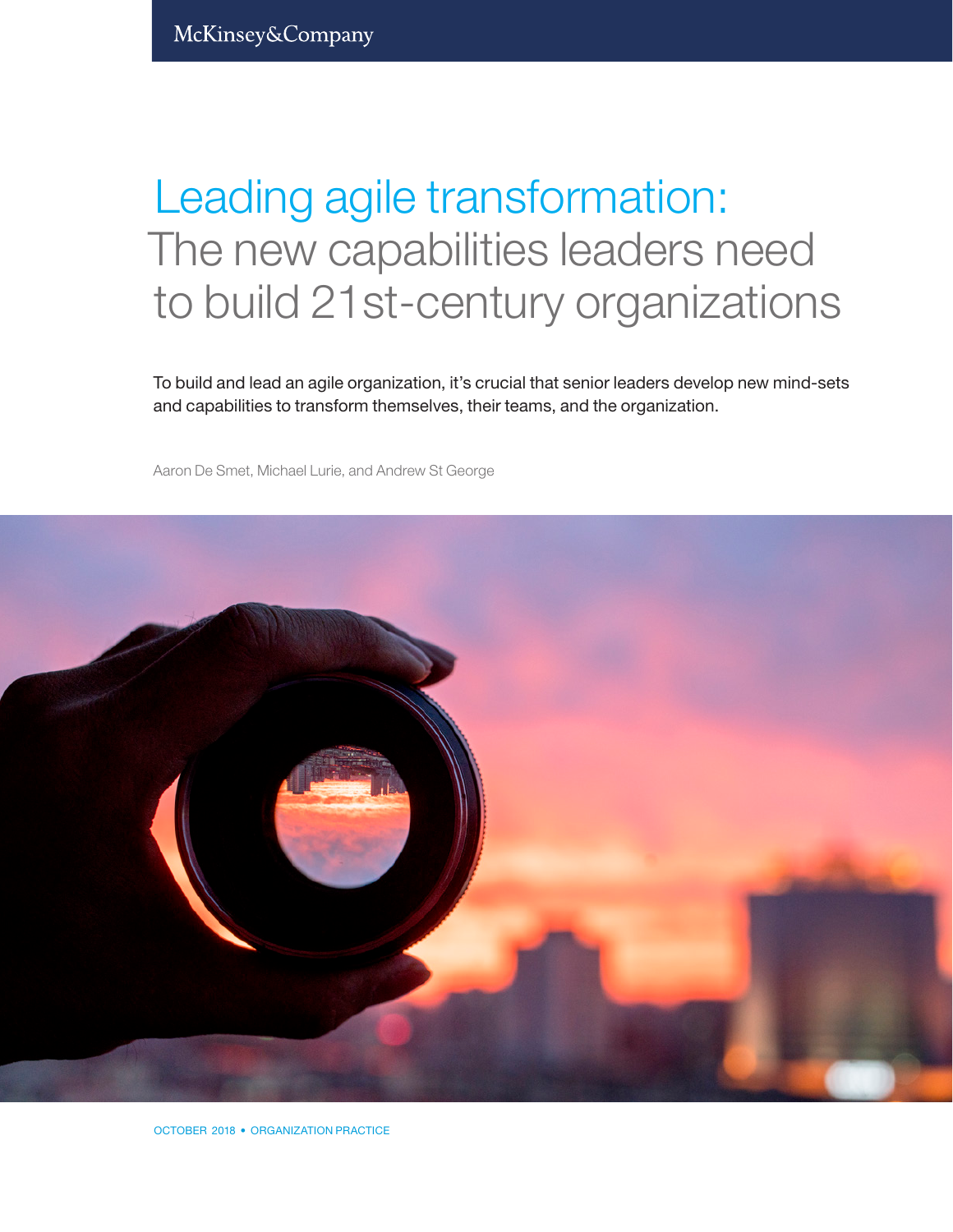For many organizations, surviving and thriving in today's environment depends on making a fundamental transformation to become more agile. Those making the transition successfully are achieving substantive performance and health improvements: enhanced growth, profitability, customer satisfaction, and employee engagement.

More than any other factor, the key to a successful agile transformation is for leaders, particularly senior leaders, to develop substantially new mindsets and capabilities. This article summarizes our guide, *Leading agile transformation: The new capablities leaders need to build 21st-century organization*, to readying leaders for agile transformations.

#### The agile story

Before we dive deep, it's useful to take a broader view of agile, and particularly what sets agile organizations apart from traditional ones

# Characteristics of traditional and agile organizations

Simply put, the dominant traditional organization model evolved primarily for stability in a wellknown environment. It is based on the idea of an organization as a machine, with a static, siloed, structural hierarchy that operates through linear planning and control to execute one or very few business models.

Agile organizations, viewed as living systems, have evolved to thrive in an unpredictable, rapidly changing environment. These organizations are both stable and dynamic. They focus on customers, fluidly adapt to environmental changes, and are open, inclusive, and nonhierarchical; they evolve continually and embrace uncertainty and ambiguity. Such organizations, we believe, are far better equipped than traditional ones for the future. While there are many different forms of enterprise agility, they share some common trademarks. We have identified and enumerated these in a related article, "The five trademarks of agile organizations."2

#### Leadership in agile organizations

This new kind of agile organization requires a fundamentally different kind of leadership. Recent research confirms that leadership and how leadership shapes culture are the biggest barriers to—and the biggest enablers of—successful agile transformations.

Organizations must therefore begin by both extending and transcending the competencies that made their leaders successful in the past. To lead an agile transformation successfully, you need to develop three new sets of capabilities. First, you must learn to transform yourself, by evolving new personal mind-sets and behaviors. Second, you must learn how to transform your teams to work in new ways. Third, it's essential you learn how to transform your organization by building agility into the design and culture of the whole enterprise.

# Transforming yourself

To fully transform yourself, several shifts will be necessary—and leaders will need to make these changes in a disciplined way.

#### Shifting from reactive to creative mind-sets

Changing our mind-set—or adjusting it to the new context—is no easy task, but developing this "inner agility" is essential in releasing our potential to lead an agile transformation. It is clear from the work of Robert Kegan and many others that leaders of agile organizations must, above all, make a profound personal shift in their mind-sets from reactive to creative.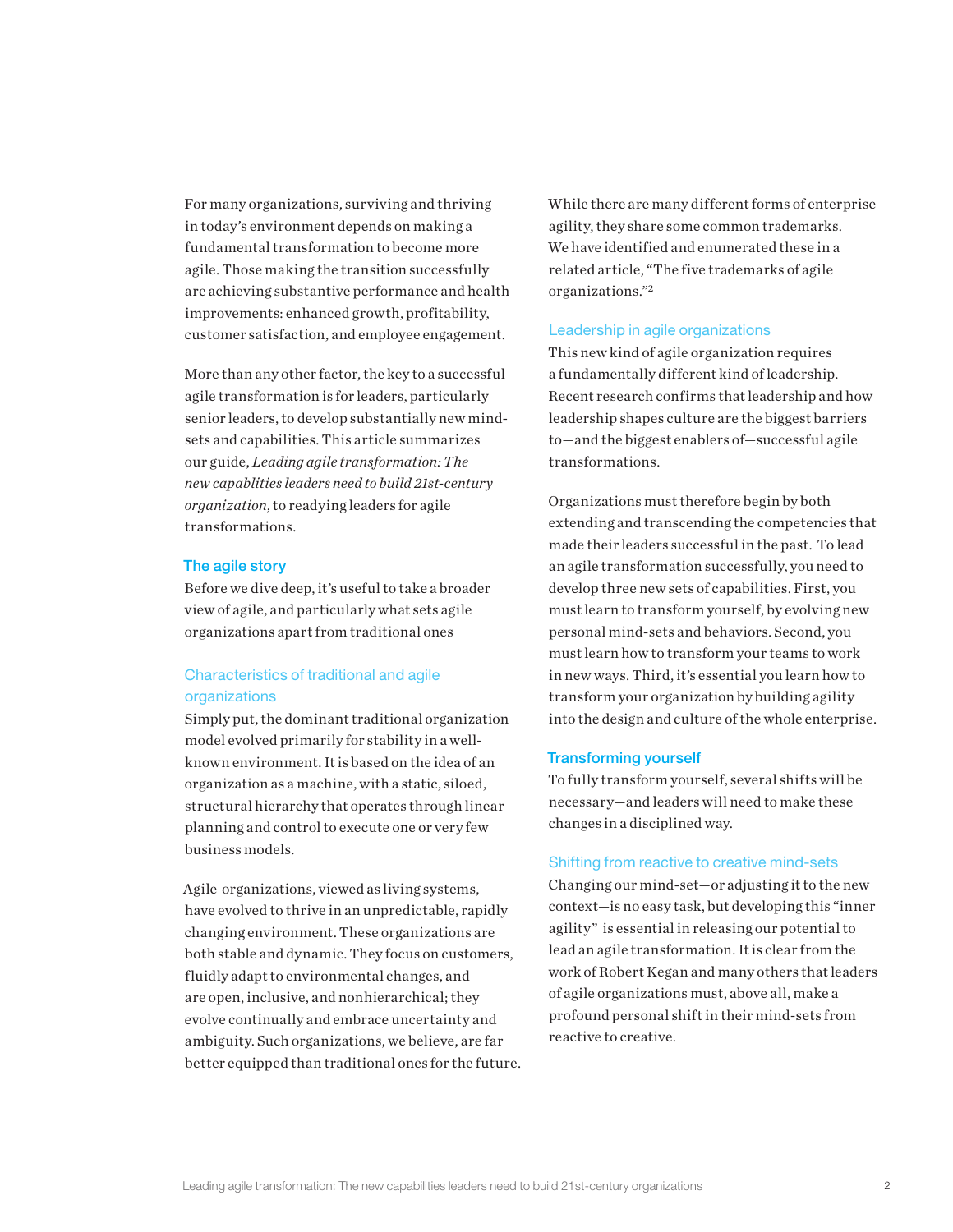Reactive, or socialized, mind-sets are an outside-in way of experiencing the world based on reacting to our circumstances and other people's expectations of us. We typically default to this mode when challenged—in other words, very frequently during a typical business day—which limits our perspective, focuses us on what can go awry, and causes feelings of fear, anxiety, frustration, and stress.

Creative, or self-authoring, mind-sets are an insideout way of experiencing the world based on creating our reality and way forward through tapping into and expressing our authentic selves, our core passion and purpose. Being "in the creative" expands our perspective and focuses us on the positive, and we experience joy, fun, love, and flow.

Research shows that most adults spend the large majority of their days "in the reactive," and as a result, traditional organizations are designed to run on the reactive. To build and lead agile organizations, leaders must make a personal shift to run primarily in the creative. Think about your typical day. Do you (and your team) spend most of your time reacting to problems and your boss' requests, seeking to control others, and working to deliver perfect outcomes? Or do you spend most of your time pursuing your purpose and passion, trusting and empowering others, and exploring new, and sometimes messy, possibilities?

There are three fundamental reactive-to-creative mind-set shifts we have found critical to foster the culture of innovation, collaboration, and value creation at the heart of agile organizations: from certainty to discovery, from authority to partnership, and from scarcity to abundance.

 **From certainty to discovery: fostering innovation.** A reactive mind-set of certainty is about playing not to lose, being in control,

and replicating the past. Today, leaders need to shift to a creative mind-set of discovery, which is about playing to win, seeking diversity of thought, fostering creative collision, embracing risk, and experimenting.

- **From authority to partnership: fostering collaboration.** Traditional organization design tends toward siloed hierarchies based on a reactive mind-set of authority. The relationship between leaders and teams is one of superior to subordinate. Designed for collaboration, agile organizations employ networks of autonomous teams. This requires an underlying creative mind-set of partnership, of managing by agreement based on freedom, trust, and accountability.
- **From scarcity to abundance: fostering value creation.** In stable markets, companies maximize their shares at the expense of others. This win–lose approach reflects a reactive mind-set of scarcity, based on an assumption of limited opportunities and resources. Today's markets, however, evolve continually and rapidly. To deliver results, leaders must view markets with a creative mind-set of abundance, which recognizes the unlimited resources and potential available to their organizations and enables customer-centricity, entrepreneurship, inclusion, and cocreation.

# A disciplined approach

While these mind-set shifts might be new and require a significant "letting go" of old beliefs and paradigms, collectively, they form a very disciplined approach to leadership. And because of inherent autonomy and freedom, leadership in agile organizations comes from a self-disciplined approach—leading not in fear of punishment or sanction but in service of purpose and passion.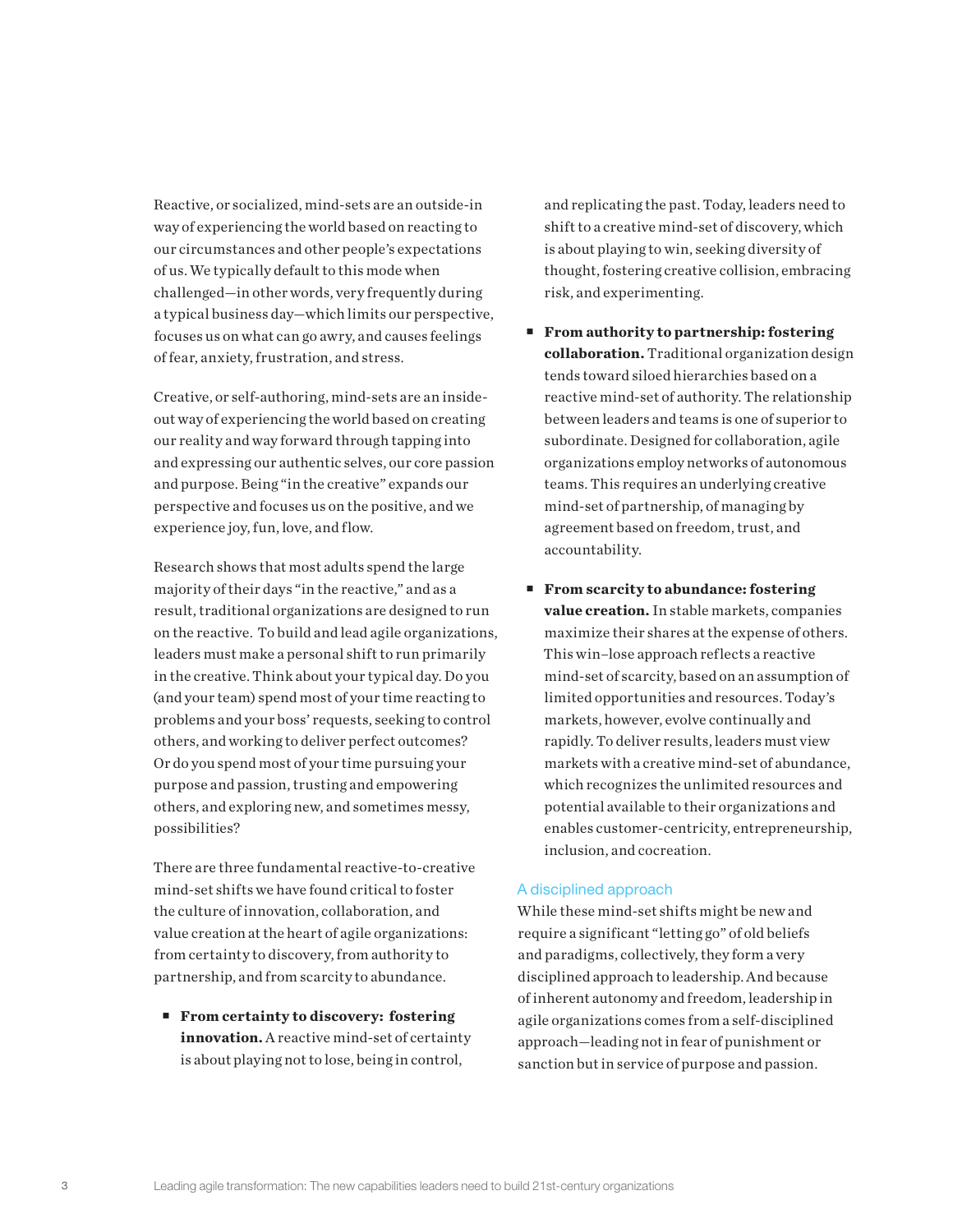# Transforming your teams

Next, it's important to learn how to help teams work in new and more effective ways.

#### Helping teams work in agile ways

How might leaders help teams work in new and more agile ways? And what does this new way of working require of leaders? There are three essential leadership requirements that follow from all agile ways of working.

First, leaders must learn to build teams that are small, diverse, empowered, and connected. Second, leaders must allow and encourage agile teams to work in rapid cycles to enable them to deliver greater value more efficiently and more quickly. Third, leaders must keep agile teams focused on the external or internal customer and on creating value for customers, by understanding and addressing their unmet, and potentially even unrecognized, needs.

# Embrace design thinking and business-model innovation

We have found that in addition to being able to lead in this new agile way of working, it is important for leaders to understand the key elements of two other relatively new disciplines: design thinking and business-model innovation.

Originating in industrial and other forms of design, design thinking is a powerful approach to developing innovative customer solutions, business models, and other types of systems. This begins with understanding the entire customer experience at each stage of the customer journey.

In organizations that are agile, each team is viewed as a value-creating unit, or as a "business." These teams pursue business-model innovation at every opportunity, seeking new ways to meet the needs of their internal or external customers and deliver

more value to employees, investors, partners, and other stakeholders.

## Transforming your organization

Here, leaders must learn how to cocreate an agile organization purpose, design and culture.

#### Purpose: Find the north star

The first distinctive organization-level skill leaders need to develop is the ability to distill a clear, shared, and compelling purpose—a north star—for their organization. Rather than the traditional executiveteam exercise, in agile organizations, leaders must learn to sense and draw out the organization's purpose in conversation with people across the enterprise.

# Design: Apply the principles and practices of agile organization design

The second organization-level skill leaders need to develop is the ability to design the strategy and operating model of the organization based on agile-organization principles and practices. Most senior leaders of traditional companies have a wellhoned skill set in this area that reflects traditional organization design as a relatively concentrated, static system: one or a very limited number of major businesses, each with a long-established business model, typically coexisting somewhat uneasily with a set of corporate functions.

To design and build an agile organization, leaders need a different set of skills based on a different understanding of organizations. They must learn to design their organization as a distributed, continually evolving system. Such an organization comprises a network of smaller empowered units, with fewer layers, greater transparency, and leaner governance than a traditional model. More specifically, leaders must learn how to disaggregate existing large businesses into a more granular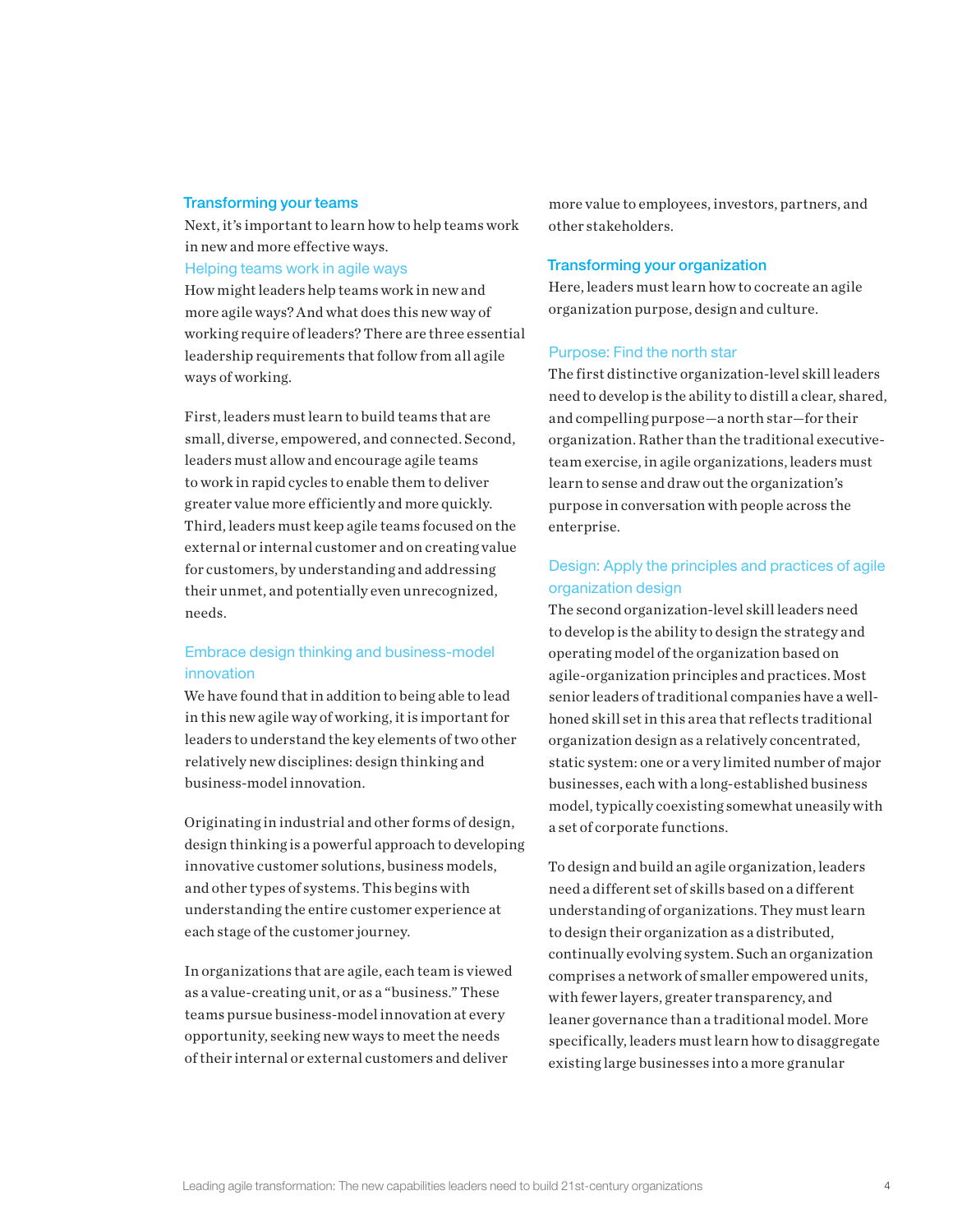portfolio; transform corporate functions into a lean, enabling backbone; and attract a wide range of partners into a powerful ecosystem.

## Culture: Shape an agile organizational culture

The third organization-level skill leaders need to develop is the ability to shape a new culture across the organization, based on the creative mind-sets of discovery, partnership, and abundance and their associated behaviors.

Given the openness and freedom people experience in an agile organization, culture arguably plays an even more important role here than in traditional organizations. To shape this culture, leaders must learn how to undertake a multifaceted culture-transformation effort that centers on their own capabilities and behaviors. This includes the following steps:

- **role modeling** new mind-sets and behaviors authentically
- **fostering understanding and conviction** in a highly interactive way, through sharing stories and being inspired by the energy and ideas of frontline teams
- **building new mind-sets and capabilities across the organization,** including among those who do not formally manage people, and weaving learning into the fabric of daily activity to become true learning organizations
- **implementing reinforcement mechanisms** in the agile organization design

### An agile approach to developing leaders

Many organizations start their agile pilots in discrete pockets. Initially, at least, they can build agile-leadership capabilities there. But to scale agility through an organization successfully, top leaders must embrace its precepts and be willing

to enhance their own capabilities significantly. Eventually, a full agile transformation will need to encompass building the mind-sets and capabilities of the entire senior leadership across the enterprise. To do this in an agile way, five elements are essential:

- **1. Build a cadre of enterprise agility coaches,**  a new kind of deeply experienced expert able to help leaders navigate the journey, supported by a leadership-transformation team.
- **2. Get the top team engaged in developing its own capabilities** early on, as all senior leaders will take their cue from the executive team.
- **3. Create an immersive leadership experience**  (anything from a concentrated effort over three or four days to a learning journey over several months) to introduce the new mind-sets and capabilities, and roll it out to all senior leaders.
- **4. Invite leaders to apply their learning in practice,** both in agile-transformation initiatives already under way and through launching new organizational experiments.
- **5. Roll out the leadership capability building at an agile tempo,** with quarterly pauses to review the leadership experiences, experiments, and culture shifts over the past 90 days, and then finalize plans and priorities for the next 90 days.

**Contract Contract** 

Agile transformation is a high priority for an increasing number of organizations. More than any other factor, the key enabler to a successful agile transformation is to help leaders, particularly senior leaders, develop new mind-sets and capabilities. Doing so in an agile way will enable the organization to move faster, drive innovation, and both adapt to and shape its changing environment.